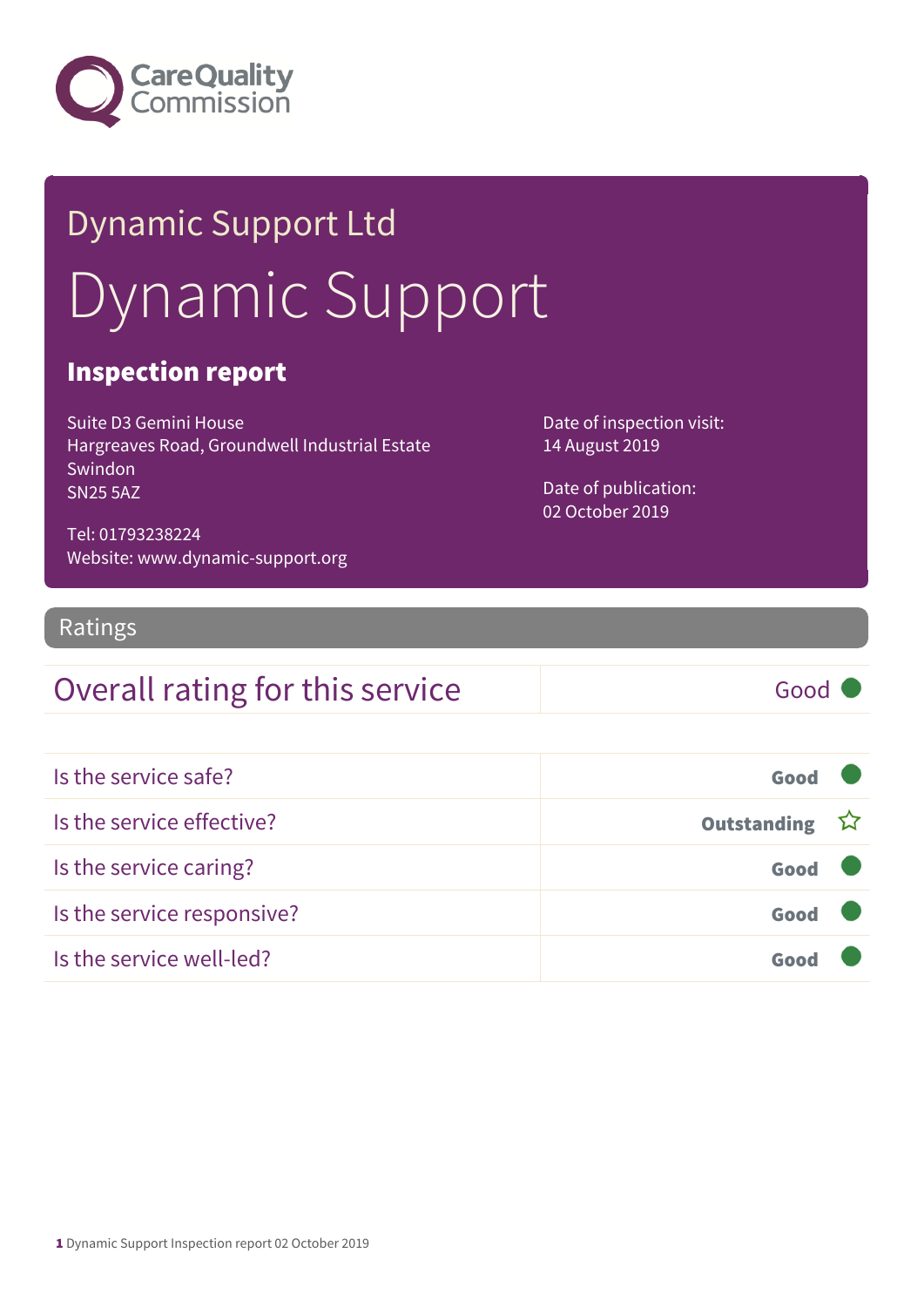### Summary of findings

### Overall summary

#### About the service

Dynamic Support is a domiciliary care and supported living agency. It provides personal care to any adults who require care and support in their own houses and flats in the community. In addition, this service provides support to six people living in two 'supported living' settings, so that they can live in their own home as independently as possible.

Not everyone who used the service received personal care. CQC only inspects where people receive personal care. This is help with tasks related to personal hygiene and eating. Where they do we also consider any wider social care provided. At the time of inspection, the service supported 12 people who were receiving personal care in their own homes. The service provides support to older people, people with learning and physical disabilities, sensory impairment and people living with dementia.

The service has been developed and designed in line with the principles and values that underpin Registering the Right Support and other best practice guidance. This ensures that people who use the service can live as full a life as possible and achieve the best possible outcomes. The principles reflect the need for people with learning disabilities and/or autism to live meaningful lives that include control, choice, and independence. People using the service receive planned and co-ordinated person-centred support that is appropriate and inclusive for them.

The Secretary of State has asked the Care Quality Commission (CQC) to conduct a thematic review and to make recommendations about the use of restrictive interventions in settings that provide care for people with or who might have mental health problems, learning disabilities and/or autism. Thematic reviews look in-depth at specific issues concerning quality of care across the health and social care sectors. They expand our understanding of both good and poor practice and of the potential drivers of improvement.

As part of thematic review, we carried out a survey with the registered manager at this inspection. This considered whether the service used any restrictive intervention practices (restraint, seclusion and segregation) when supporting people.

The service used positive behaviour support principles to support people in the least restrictive way. The service used some restrictive intervention practices as a last resort, in a person-centred way, in line with positive behaviour support principles.

#### People's experience of using this service and what we found

The service applied the principles and values of Registering the Right Support and other best practice guidance. These ensure that people who use the service can live as full a life as possible and achieve the best possible outcomes that include control, choice and independence. The outcomes for people using the service reflected the principles and values of Registering the Right Support by promoting choice and control, independence and inclusion. People's support focused on them having as many opportunities as possible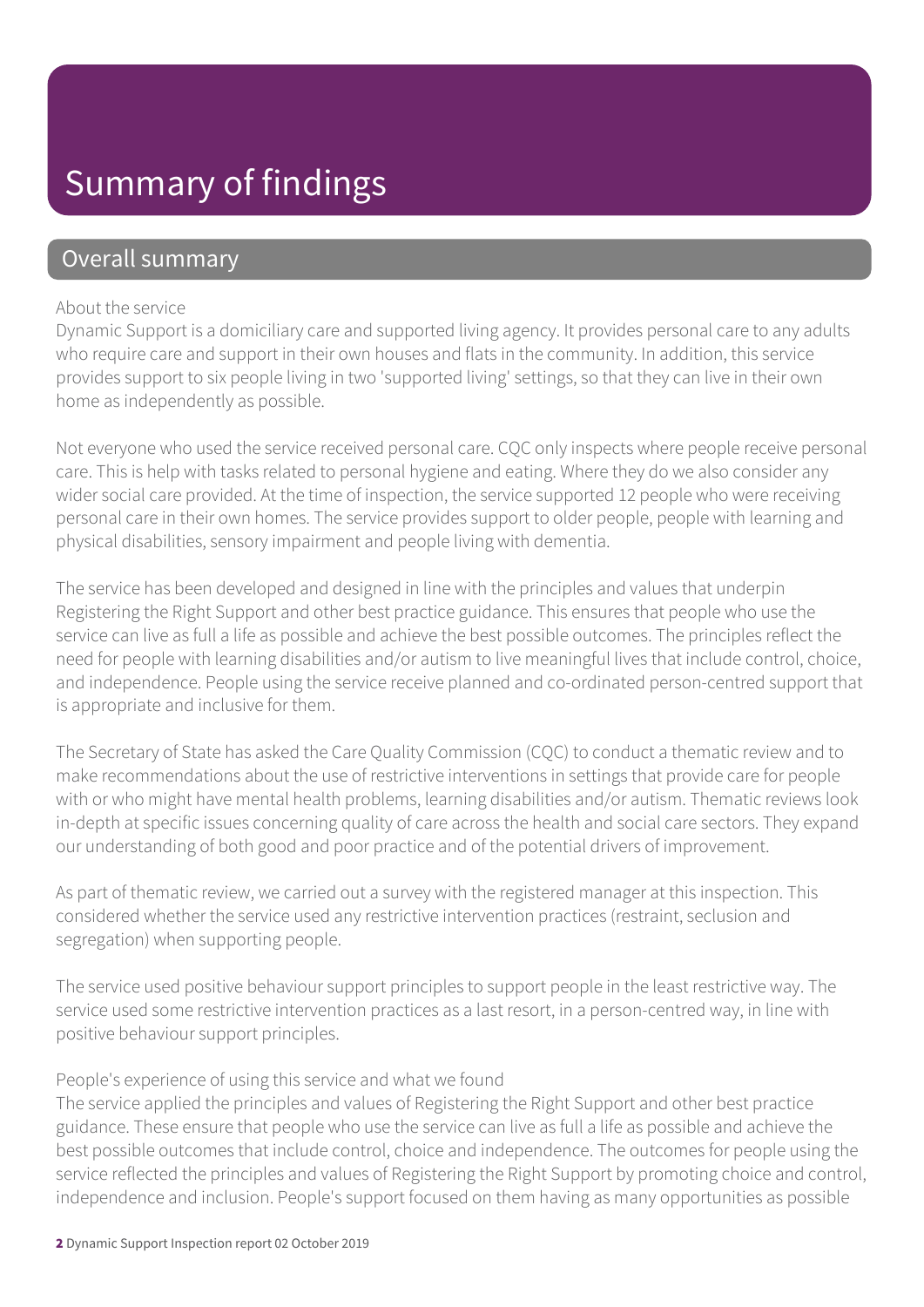for them to gain new skills and become more independent.

Positive outcomes for people were evidenced and feedback about the service described it as exceptional. A relative commented, "We just feel so fortunate. We never thought we'd have this level of care for [person]. You can tell they [staff] want to be with [person]. They are the answer to our prayers." The service had excellent links and worked effectively in partnership with other health and social care organisations. Where people had complex or continued health needs, staff always sought to improve their care. There was a holistic approach to assessing, planning and delivering care and support. New evidence-based techniques were used to support the delivery of high-quality care and support. Staff training was developed and delivered around individual needs. There was a proactive support and appraisal system for staff, which recognised that continuing development of skills, competence and knowledge was integral to ensuring high-quality care and support. People were supported to have maximum choice and control of their lives and staff supported them in the least restrictive way possible and in their best interests; the policies and systems in the service supported this practice.

The service was consistently well-managed and led. The leadership and culture promoted the delivery of high-quality, person-centred care. It had clear, person-centred vision and values that included compassion, dignity and respect, independence and equality. The registered manager was available, consistent, and led by example. Staff felt respected, valued and supported. Management systems identified and managed risks to the quality of the service. This information was used to drive improvement within the service. The service involved people, their family, friends and other supporters in a meaningful way. Support and resources were available to enable the staff team to develop and be heard. All staff understood the fundamental need to provide a quality service. As we saw in the Effective domain of this report, there was a strong focus on continuous learning by all employees. The service worked in partnership with key organisations to support care provision, service development and joined-up care.

The service ensured that people were always treated with kindness and this was reflected in the feedback from people's families, representatives and external professionals. People were treated with dignity, respect and kindness during all interactions with staff.

People were involved in developing their care plans. These care plans reflected their individual care needs and preferences. Staff were well-supported to understand and meet these needs through learning and development. The service enabled people to carry out person-centred activities and encouraged them to develop new skills and maintain their interests. People's families felt confident that if they needed to complain, this would be explored thoroughly and responded to. People were supported to make decisions about their preferences for end of life care.

People were protected from avoidable harm and abuse. The service had effective safeguarding systems, policies and procedures in place and managed concerns promptly. The service anticipated and managed risks to people and staff had guidance to support them in their role of protecting people. There were enough competent staff on duty at all times with the right mix of skills. The service was clear about its responsibilities and role in relation to medicines and people received their medicines as prescribed. Lessons were learnt and reflected upon to improve practice.

For more details, please see the full report which is on the CQC website at www.cqc.org.uk

#### Rating at last inspection

The last rating for this service was requires improvement (published 18 September 2018).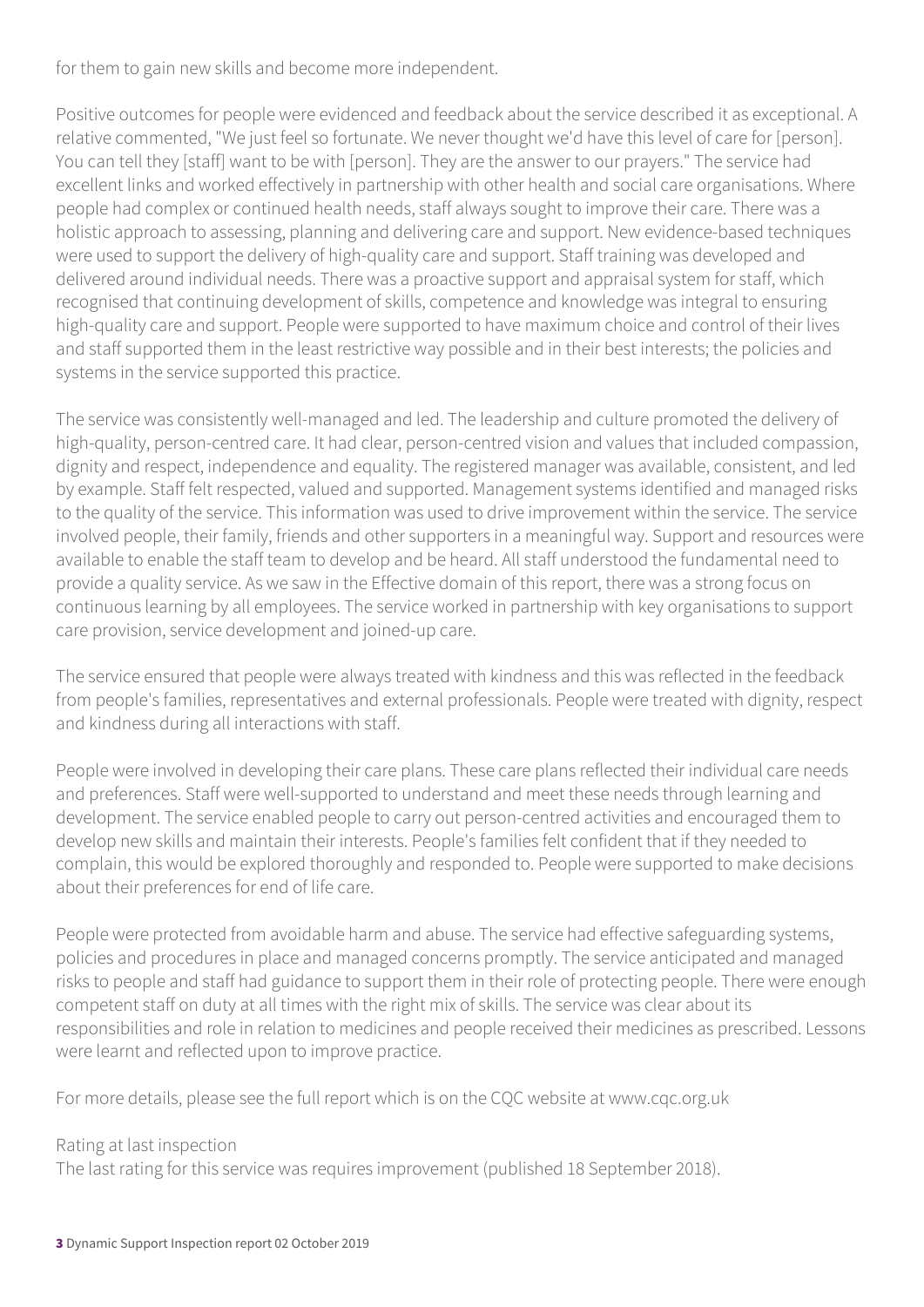#### Why we inspected

This was a planned inspection based on the previous rating. We will continue to monitor information we receive about the service until we return to visit as per our re-inspection programme. If we receive any concerning information we may inspect sooner.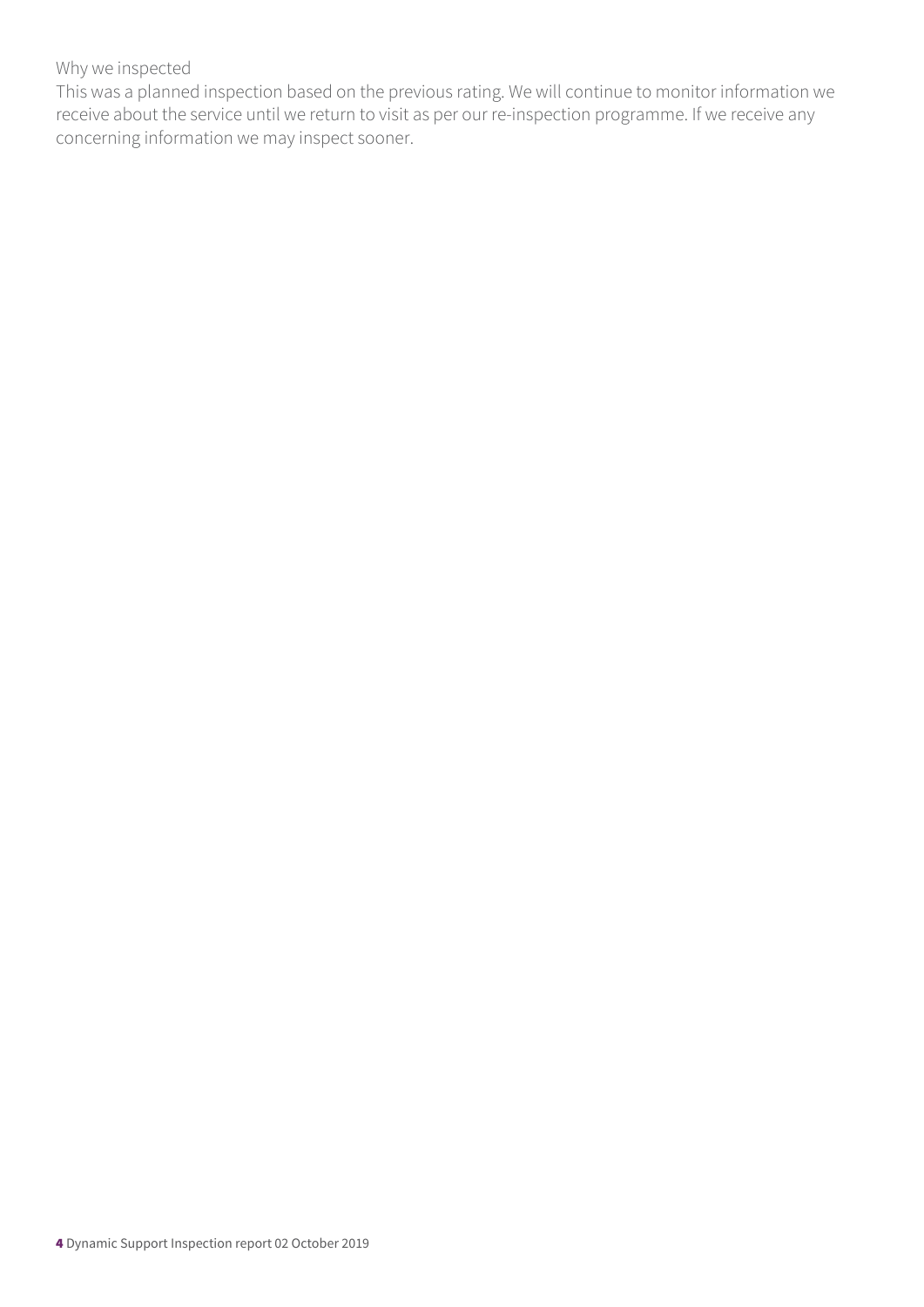### The five questions we ask about services and what we found

We always ask the following five questions of services.

| Is the service safe?<br>The service was safe.                         | Good          |
|-----------------------------------------------------------------------|---------------|
| Is the service effective?<br>The service was exceptionally effective. | Outstanding ☆ |
| Is the service caring?<br>The service was caring.                     | Good          |
| Is the service responsive?<br>The service was responsive.             | Good          |
| Is the service well-led?<br>The service was well-led.                 | Good          |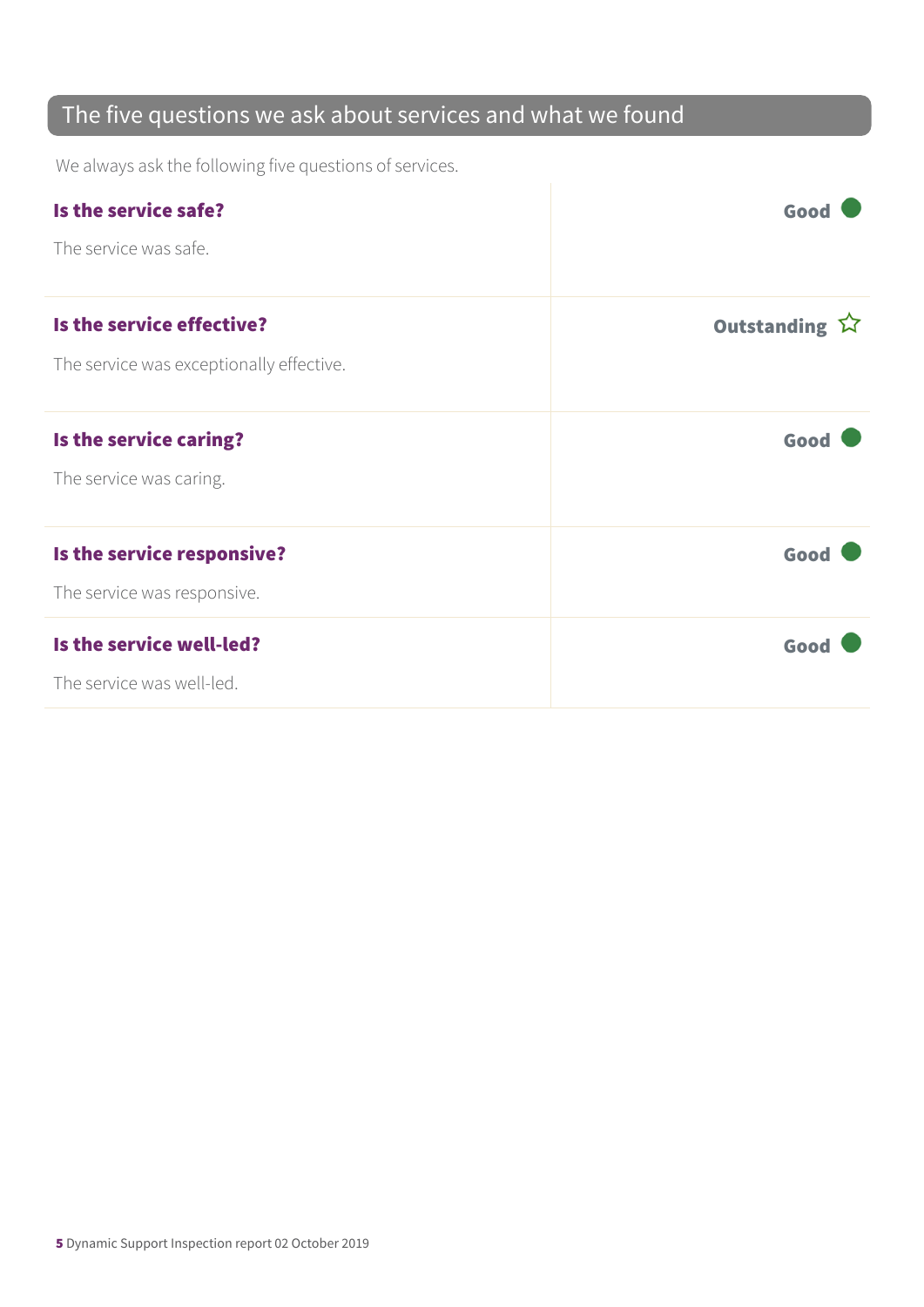

# Dynamic Support Detailed findings

### Background to this inspection

#### The inspection

We carried out this inspection under Section 60 of the Health and Social Care Act 2008 (the Act) as part of our regulatory functions. We checked whether the provider was meeting the legal requirements and regulations associated with the Act. We looked at the overall quality of the service and provided a rating for the service under the Care Act 2014.

Inspection team The inspection was carried out by one inspector.

#### Service and service type

This service is a domiciliary care and supported living agency. It provides personal care to people living in their own houses, flats and in residential care so that they can live as independently as possible. In supported living, people's care and housing are provided under separate contractual agreements. CQC does not regulate premises used for supported living; this inspection looked at people's personal care and support.

The service had a manager registered with the Care Quality Commission. This means that they and the provider are legally responsible for how the service is run and for the quality and safety of the care provided.

#### Notice of inspection

We gave a short period notice of the inspection because we needed to be sure the provider was available to support the inspection. Inspection activity started on 14 August 2019 and ended on 20 August 2019. We visited the office location on 14 August 2019.

#### What we did before inspection

We reviewed information we had received about the service since the last inspection. We used the information the provider sent us in the provider information return. This is information providers are required to send us with key information about their service, what they do well, and improvements they plan to make. This information helps support our inspections. We used all of this information to plan our inspection.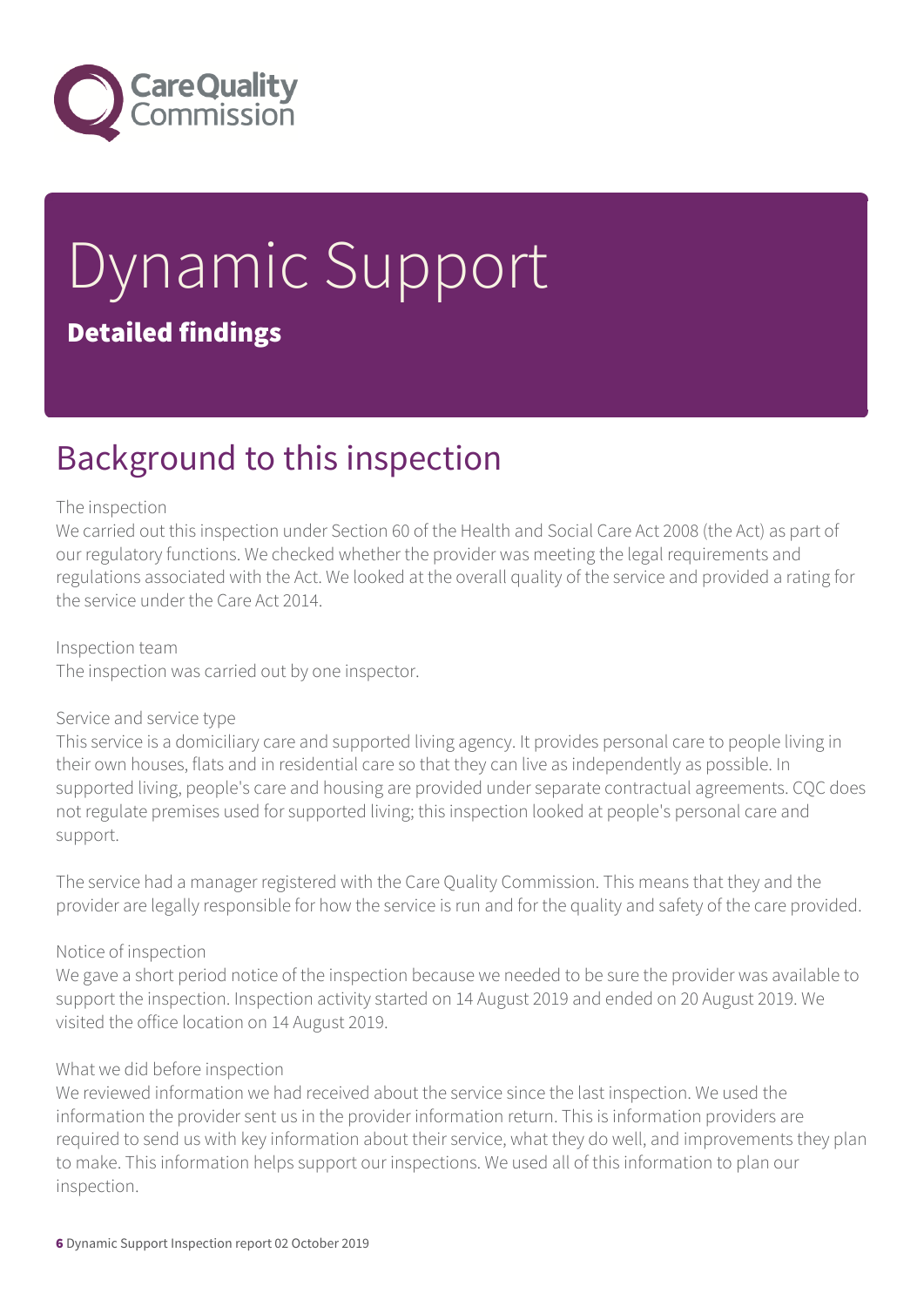#### During the inspection

We visited the office location to review the management of the service. We later visited two people at their homes, but they were unable to verbally give their views. We therefore used some informal observation to help gain feedback about people's experience of being supported by the service.

We spoke with the provider (who was also the registered manager) two care co-ordinators and a new member of staff who was applying to become the registered manager and had been in post for the past two weeks. We spoke with three members of staff during our visits to people's homes.

We reviewed a range of records. This included two people's care records. We looked at two staff files in relation to recruitment and staff supervision. We reviewed a variety of records relating to the management and governance of the service.

#### After the inspection

Not all people supported by Dynamic Support were able to verbally give us their views. Therefore, we sought views from relatives or representatives that knew people well to help understand their experiences. We contacted three relatives after the inspection to gain their views. We had feedback from four members of care staff about their experience of working in the service. We sought feedback from six health and social care professionals who have knowledge of the service to request feedback. We continued to seek clarification from the provider to validate evidence found.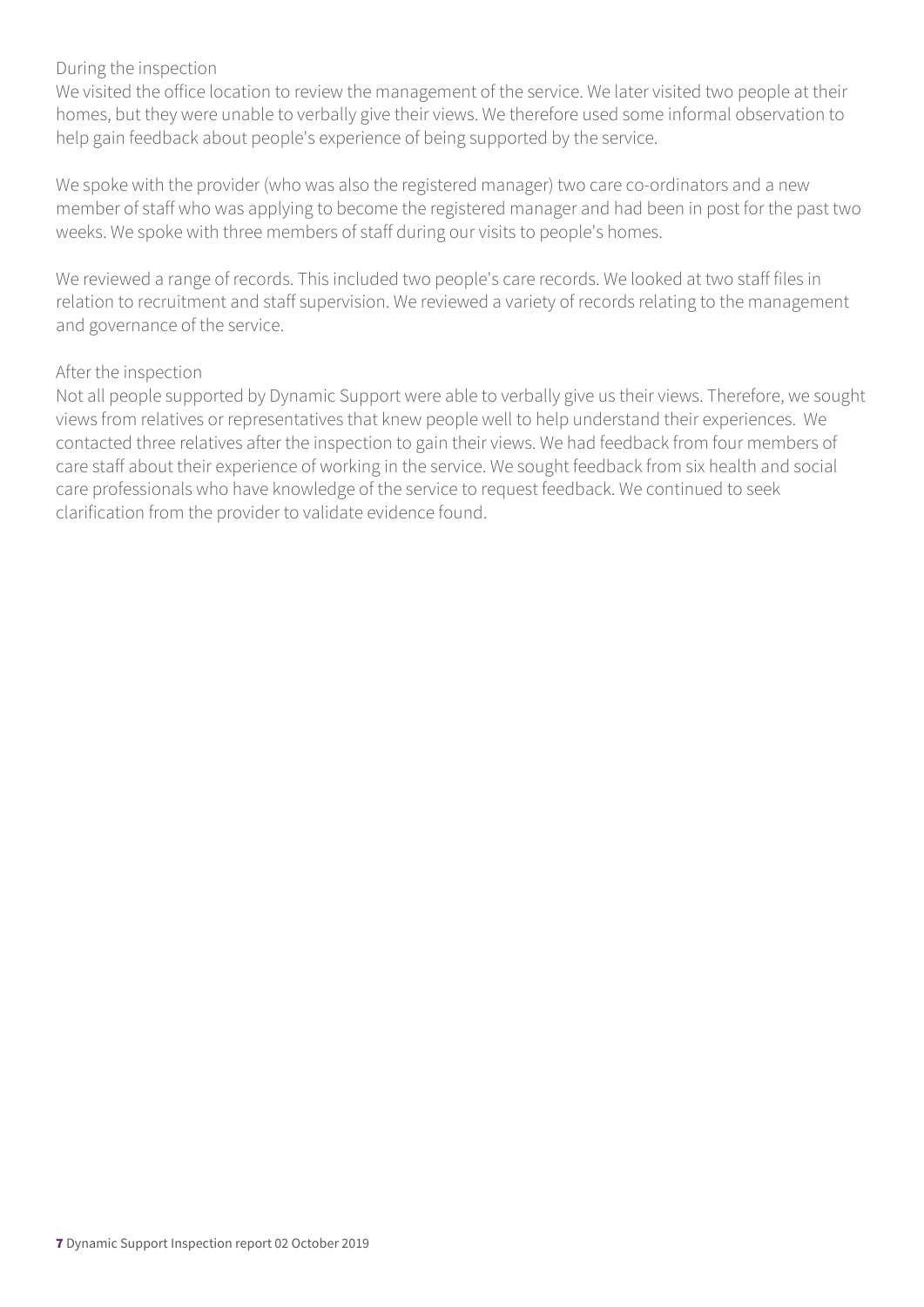### Is the service safe?

# Our findings

Safe – this means we looked for evidence that people were protected from abuse and avoidable harm.

At the last inspection this key question was rated as requires improvement. At this inspection this key question has now improved to good. This meant people were safe and protected from avoidable harm.

Systems and processes to safeguard people from the risk of abuse

- Staff had all attended training on how to safeguard children and adults.
- People supported by the service were provided with sessions to raise their knowledge of abuse and how to report it. A relative said, "Yes, I feel they are kept safe where they are."
- Staff knew to report concerns to the provider who then investigated and reported appropriately.
- There was a safeguarding policy and procedure in place.

#### Assessing risk, safety monitoring and management

- Risk assessments were completed, which included risks associated with health conditions and behaviours that may challenge the person or others.
- People's records had information about how to reduce causes of behaviour that may distress them or put others at risk. Where risks were identified there were plans in place to guide staff how to manage these.
- Risk areas were identified for staff going into people's homes alone and included assessments of the general environment.

#### Staffing and recruitment

- There were enough staff to meet people's needs in a timely manner. Staff confirmed they felt people's needs were met by adequate staff. Relatives confirmed this.
- The provider followed safe recruitment practices and had ensured appropriate pre-employment checks were completed before permanent staff were employed.

#### Using medicines safely

At our last inspection we recommended the provider consider current guidance on the proper and safe management of medicines to update their practice. The provider had made improvements.

- Medicines were received, stored, administered and disposed of safely.
- Staff were trained, and had their competency tested before administering medicines by themselves.
- Medicines Administration Records (MAR) were filled out accurately.
- Protocols were in place for people who required medicines as and when and these were followed with staff evidencing administration in line with guidance.

#### Preventing and controlling infection

● Staff had attended infection control training and demonstrated they knew how to prevent the spread of infection.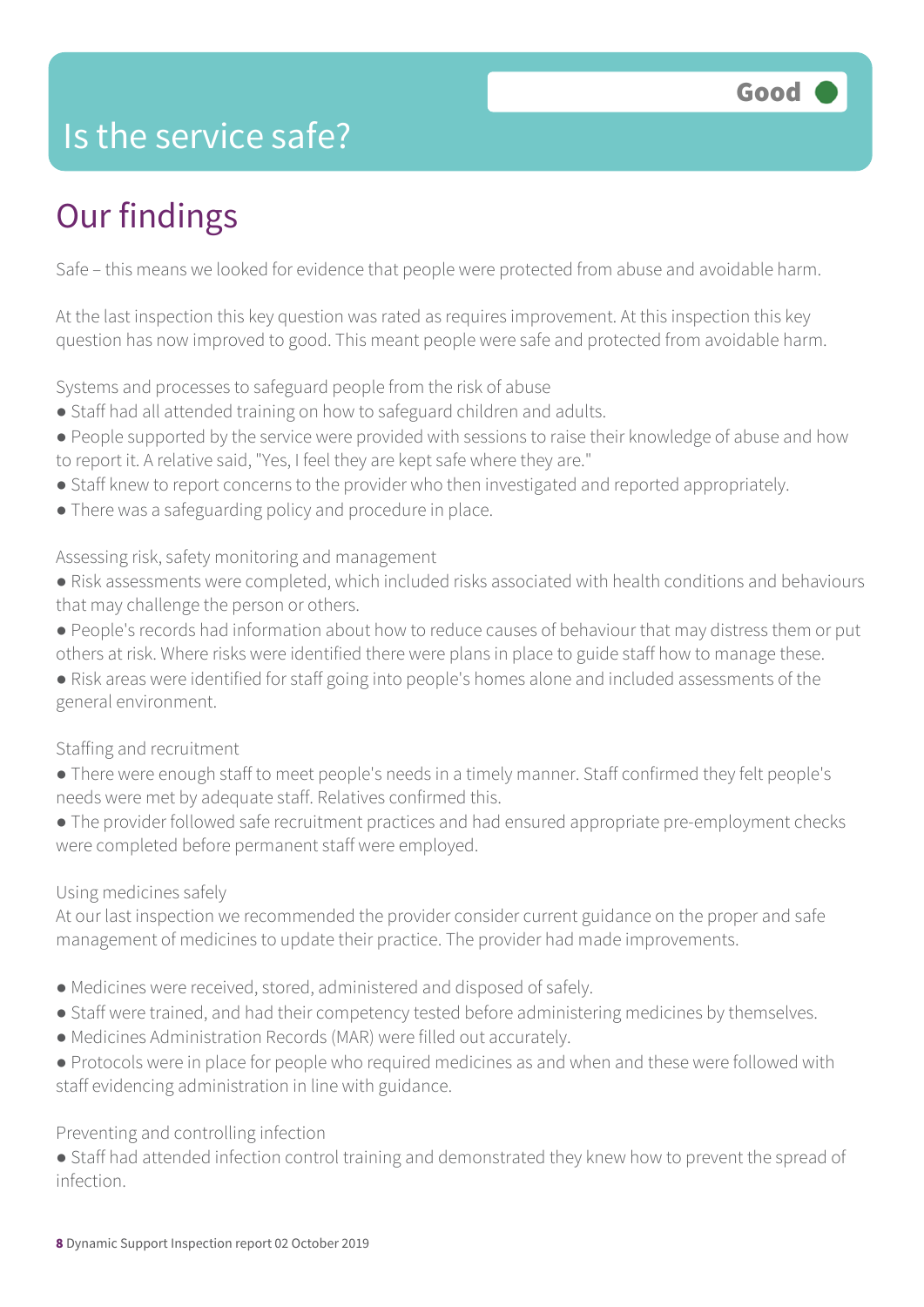● Personal protective equipment (PPE) was available to staff.

Learning lessons when things go wrong

- The registered manager was reflective and showed us examples of learning to avoid further risks. For example, an improved system was in place to analyse medication errors.
- Recording of documents and action taken when things went wrong was robust.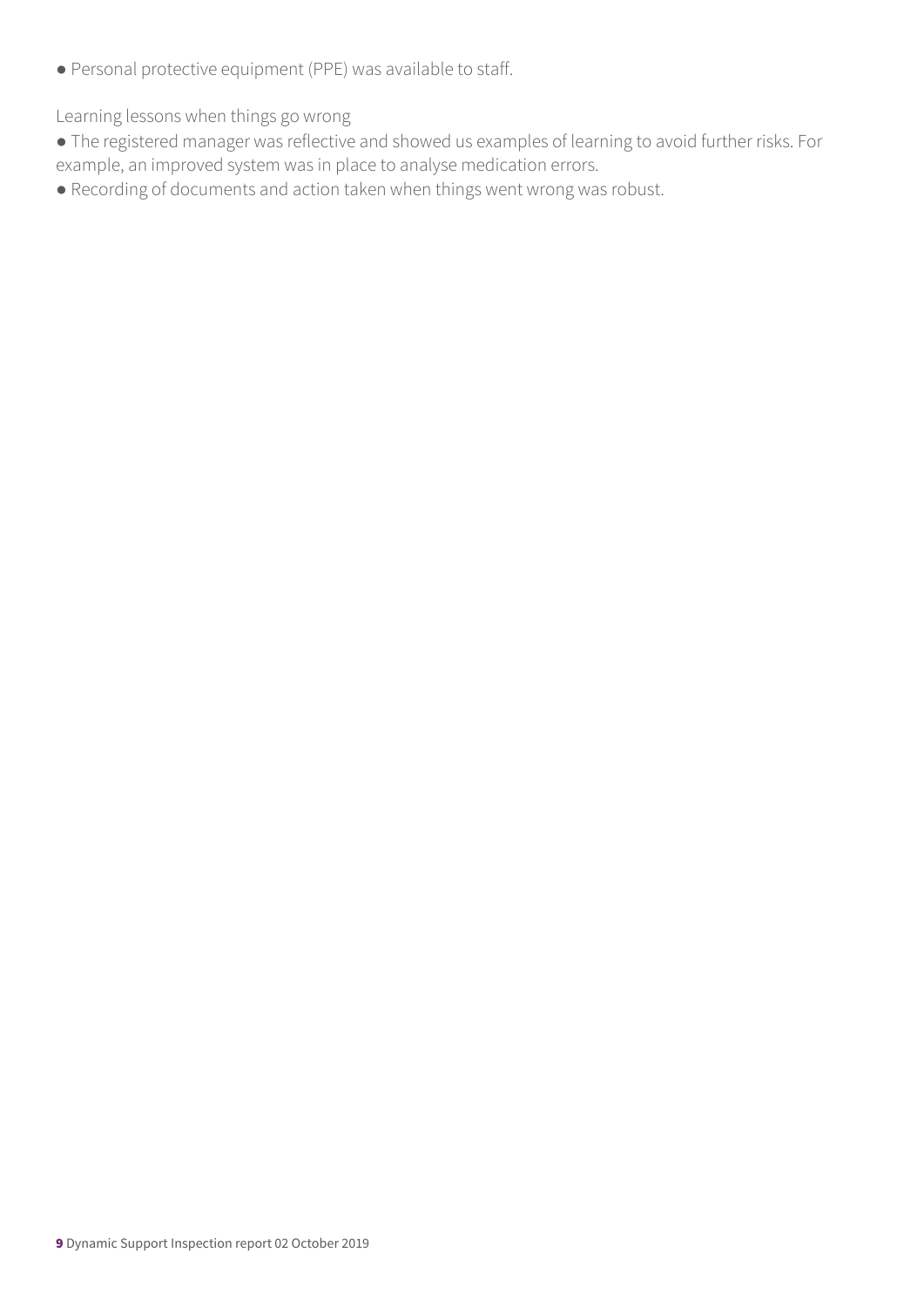### Is the service effective?

## Our findings

Effective – this means we looked for evidence that people's care, treatment and support achieved good outcomes and promoted a good quality of life, based on best available evidence.

At the last inspection this key question was rated as good. At this inspection this key question has improved to outstanding. This meant people's outcomes were consistently better than expected compared to similar services. People's feedback described it as exceptional and distinctive, and people's feedback confirmed this.

Assessing people's needs and choices; delivering care in line with standards, guidance and the law

● The service looked for and encouraged the safe use of best practice approaches to care and support, and how it was delivered. For example, the service had sourced, at their own expense, input of an 'intensive interaction' consultant. Intensive interaction is an approach that can be used to support people with complex disabilities, including autism or learning disabilities. This interaction helps people to relate, interact and share experiences with others on their terms. Techniques such as mirroring, rhythm and repetition, can support communication which is initiated and led by the person, and in turn promotes a positive interaction. We saw that one person had responded wonderfully to this approach. The registered manager said the first time she saw the person smile was when staff were crawling on the floor like the person was. The person's relative commented, "We just feel so fortunate. We never thought we'd have this level of care for [person]. You can tell they [staff] want to be with [person]. They are the answer to our prayers."

● The provider used relevant national guidance during assessments. For example, the National Institute of Care Excellence (NICE) guidance in relation to autism and learning disabilities. This meant people's care planning was consistent with relevant standards and evidence based best practice to improve their outcomes.

● There was a detailed approach in assessing, planning and delivering people's care and support. We had feedback from people's relatives of people making significant improvements since becoming supported by Dynamic Support. This included people accessing interests and activities which proved difficult prior to them moving to supported living. Feedback consistently evidenced that people had made significant progress. Comments included, "Dynamic support staff have brought things out of [person] that we didn't know he could do. He now goes out socialising, for meals. It really has brought out the best in him" and "[Person] has lost an awful lot of weight and needed to. This has made a massive difference to him. They help him eat healthily and he goes swimming to the hydro. So much happier now."

● Where necessary, other professionals were involved in the assessment process to ensure all provision was in place to support the person.

Staff support: induction, training, skills and experience

● Staff training was developed and delivered around people's individual needs. People's relatives were encouraged to attend training sessions. This was to support a consistent approach for people when they were supported by relatives. This meant people had a consistent approach which was beneficial to them. People had been involved in safeguarding training to raise awareness about what would keep them safe. We saw some flip charts from a session that had taken place where people had put their comments and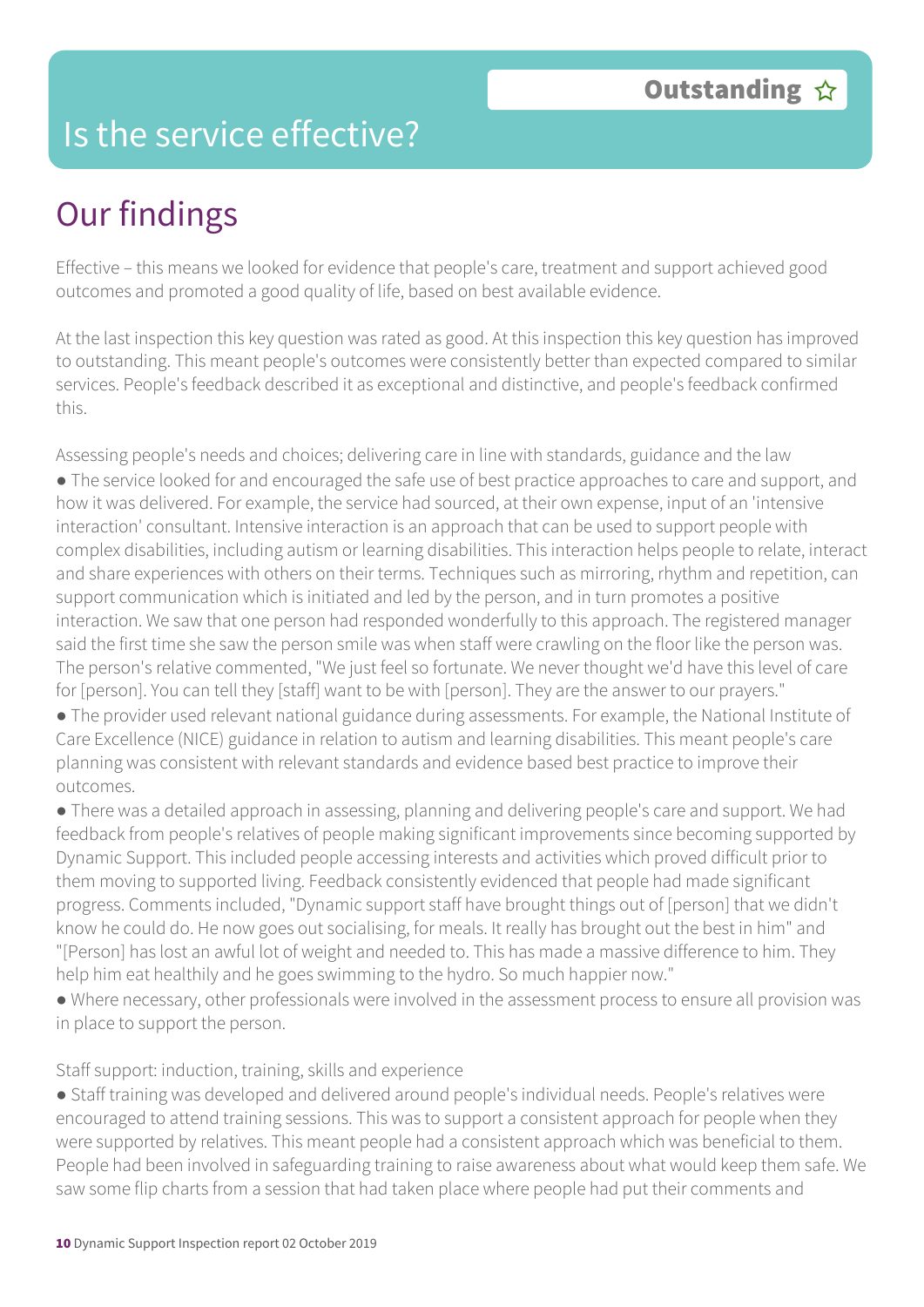drawings on to portray their views. This meant the provider was aware of the importance of involving people in training that was about them and meant their input was valued.

● Relatives felt staff were knowledgeable. One relative said, "I have no doubts they receive the right training. They have learnt to manage [person's] behaviours and how to ensure she eats properly. They (staff) have a lot of skill and patience."

● Training was mostly delivered face to face and specialist training such as autism was delivered by a national society. This provided staff with the most up to date approaches about how to support people effectively to achieve positive outcomes.

● Staff induction was robust, and staff were supported through regular one to one supervision, appraisals, competency checks and observed visits and meetings regarding people's care needs. Best practise and ideas were shared on how to support people effectively.

● Staff were supported to continue progressing in their careers. All staff were encouraged to gain national social care qualifications with a government approved adult education organisation. This meant that people were supported by staff whose skills were being continually updated to provide the best level of care. It also reflected the provider's values of supporting staff to meet their full potential and recognise the importance of social care being an invaluable profession.

Supporting people to live healthier lives, access healthcare services and support; Staff working with other agencies to provide consistent, effective, timely care

● People's health needs were monitored on an ongoing basis and health services contacted where necessary. Positive outcomes were achieved because of the care provided by the service. This was achieved by having excellent effective links with health and social care services. An external professional stated, "Access to healthcare is one of the areas where Dynamic Support excel. Staff monitor well-being and are proactive in making referrals to GP and if required specialist healthcare such as Speech and Language Therapy (SALT) and specialist nurses. Dynamic Support had success with one service user who was reluctant to visit the GP and via a process of gradually getting used to the idea, this person was able to visit the GP and get the support they needed."

● The service was committed to working collaboratively to deliver more joined-up care and support to people. We received feedback from external health and social care professionals that staff worked well as a team to provide effective care. A social care professional gave feedback about their observations in relation to carers providing 1-1 support for a person in a care home. They said, "The carer showed an incredible knowledge about the needs of the person they were caring for and how they are meeting those needs. The nursing and care staff at the care home spoke highly of the carers from Dynamic Support (a small team of 3– 4 regular carers providing 1-1 support 24 hours daily). The registered nurse on duty advised that the carers were very good with the [person] and they ensure that they interact with him positively to reduce behaviours which staff may find challenging."

Supporting people to eat and drink enough to maintain a balanced diet

● There was a strong emphasis on the importance of eating and drinking well. A person was supported in hospital for surgery by a member of care staff from Dynamic Support. We saw recent feedback from a senior hospital professional who said, "[Name of staff member] is so professional and prides herself on delivering a very high standard of care to her clients – evidenced in how well her client was presented and the client's skin did not have a mark on it, despite her being very elderly and with reduced mobility. She also explained that through providing good meals and a nutritious diet, her client's diabetes is now so well managed she did not need insulin." Feedback concluded with the professional stating, "[Name of staff member] has a lovely sunny disposition but with a very calming manner. It seems that nothing is too much trouble. [Name of staff member] is clearly very passionate about her work. She explained that her philosophy is 'whatever you do, you should do it with love' and this was clear to see. [Name of staff member] is an absolute credit to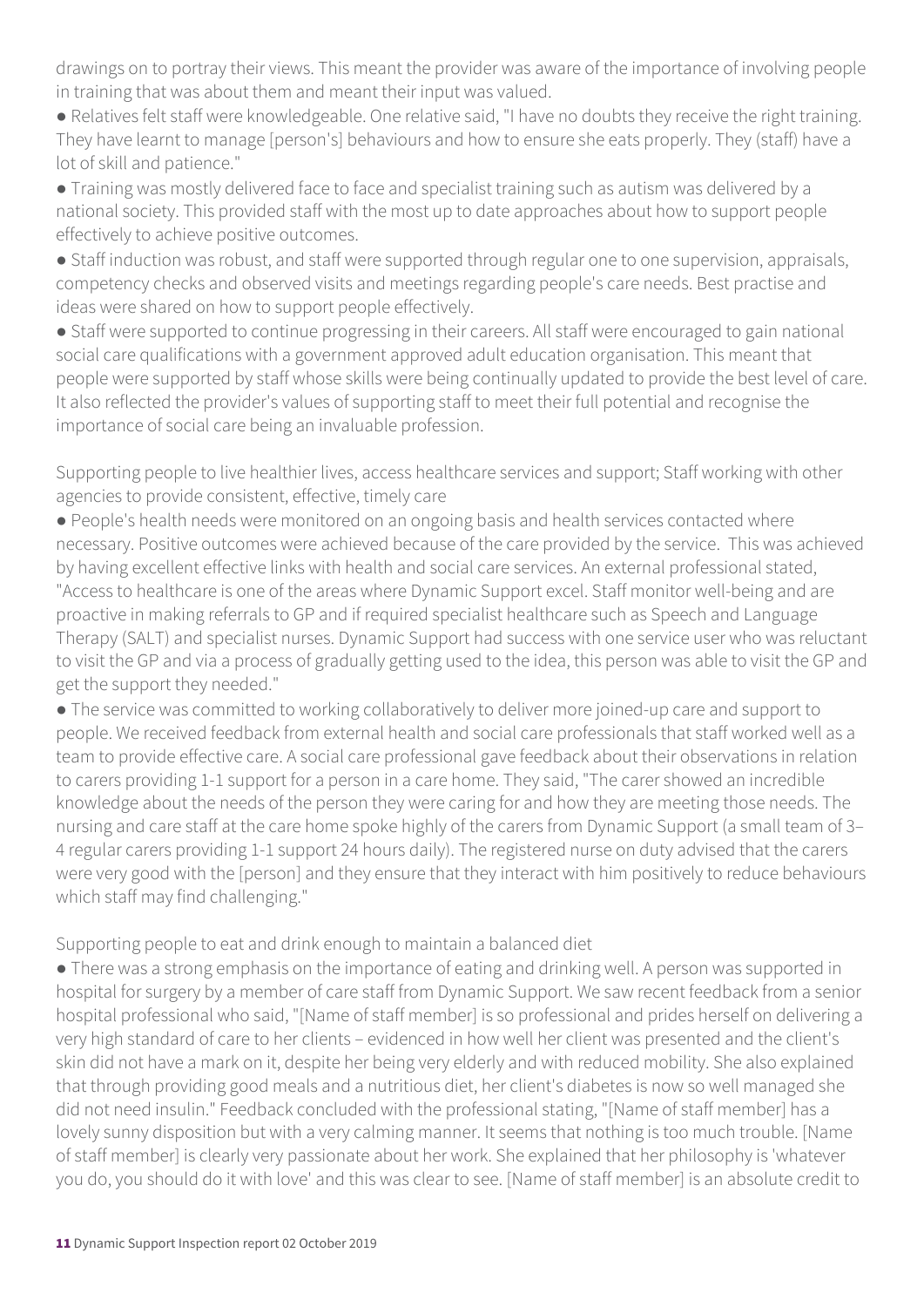the caring profession."

• The service ensured staff provided people with good quality food and people were fully involved if they chose. Care staff worked with people to promote healthy eating and sufficient nutrition and hydration. Where people had identified nutrition needs, these were managed in accordance with international guidance about safe textures of food and drink thickness to ensure people did not choke. The local SALT and dietician were engaged with where necessary.

Ensuring consent to care and treatment in line with law and guidance

The Mental Capacity Act 2005 (MCA) provides a legal framework for making particular decisions on behalf of people who may lack the mental capacity to do so for themselves. The Act requires that, as far as possible, people make their own decisions and are helped to do so when needed. When they lack mental capacity to take particular decisions, any made on their behalf must be in their best interests and as least restrictive as possible.

People can only be deprived of their liberty to receive care and treatment when this is in their best interests and legally authorised under the MCA. Where people may need to be deprived of their liberty in order to receive care and treatment in their own homes, the DoLS cannot be used. Instead, an application can be made to the Court of Protection who can authorise deprivations of liberty. We checked whether the service was working within the principles of the MCA.

● Where people could not consent, a care plan had been drawn up to deliver care in the person's best interests, with input from those that knew the person well. All aspects of providing as much choice as possible was enabled. A relative said, "[Person] wants very little but what she does want is important. They listen to her and they're fantastic. Offer her choices with clothing and shoes. It opened my eyes as I never thought about doing that. This is an achievement for [person] as well. Marvellous."

● The registered manager and care staff understood the MCA and consent. Staff were able to describe assuming capacity and providing all means to secure people's choices and consent.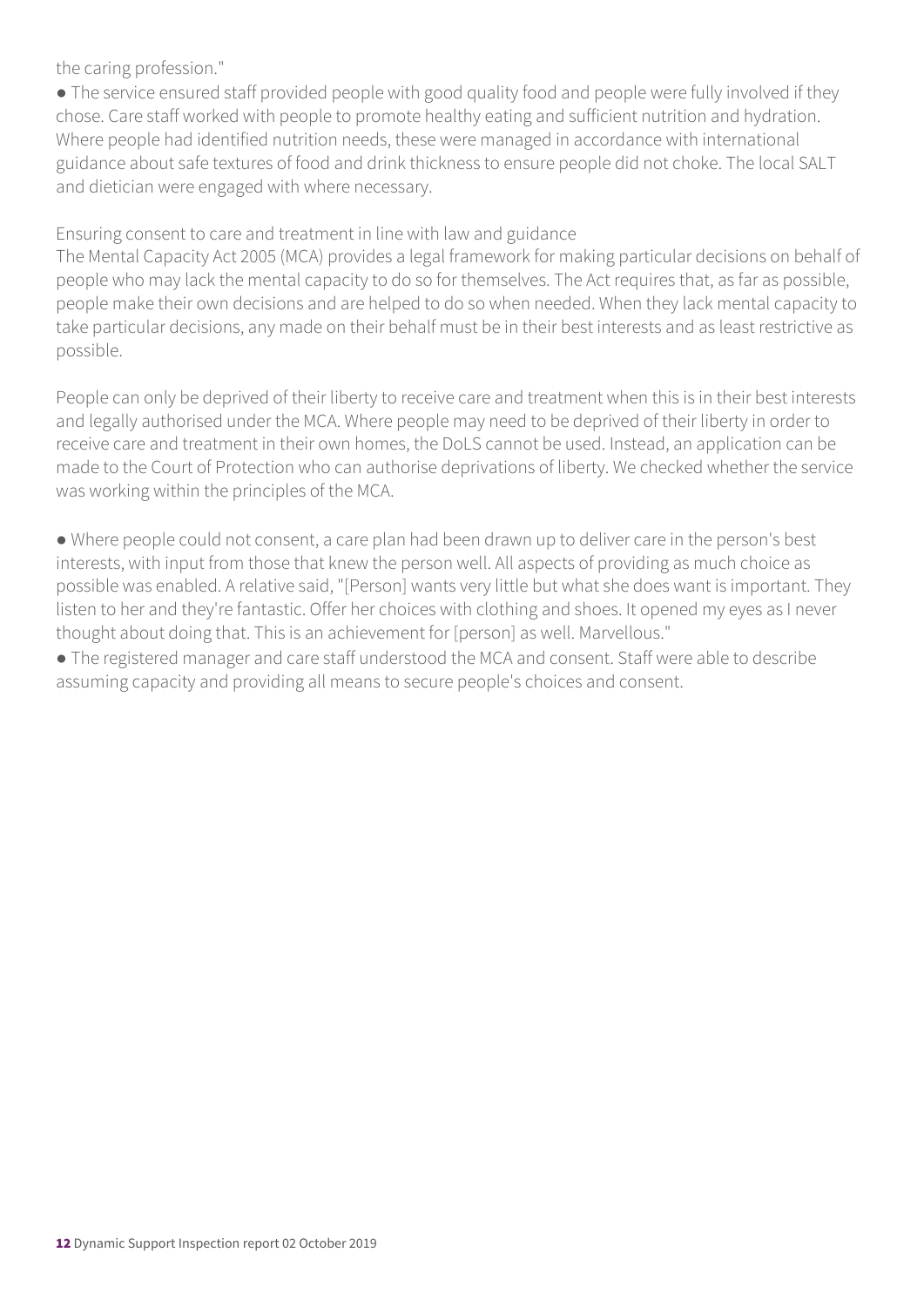### Is the service caring?

### Our findings

Caring – this means we looked for evidence that the service involved people and treated them with compassion, kindness, dignity and respect.

At the last inspection this key question was rated as good. At this inspection this key question has remained good. This meant people were supported and treated with dignity and respect; and involved as partners in their care.

Ensuring people are well treated and supported; respecting equality and diversity

- Care staff ensured people were treated with kindness, care and compassion. This was reflected in the feedback from people's families which was consistently positive about the caring attitude of the staff. ● Relatives told us staff were kind and caring. Comments included, "Caring is their strong point. [Person] loves routine and likes to know people. As [person] lived with me most of their life it was a major event when they left home and my care. When I see him now, he is so happy there and can't wait to go back to his
- home", "They are lovely. Just what I'd want for [person]. There's always a good atmosphere and they are really friendly", "They are all lovely and have people's best interests at heart", "We are more than happy with the care. [Person] is as happy as they could be as she is given the support and care she needs."
- Staff had the values and skills to make sure that people received compassionate support and had enough time to get to know them, including understanding people's care and support needs, wishes, choices and any associated risks. For example, we saw feedback from a health care professional who had complimented a member of care staff supporting a person in hospital. They said, "[Name of staff member] was also really helping in making discharge arrangements for her client and her driver for doing this was clearly looking after the patient's best interest. [Name] wanted [person] to be back in her own familiar environment where she explained that she likes to engage her client in meaningful and functional tasks to keep her going and maintain the functional abilities that she has."

Supporting people to express their views and be involved in making decisions about their care

- Where possible, the provider ensured people were involved in planning their care. They also understood when families or others may need to be involved to ensure people's views where heard. A relative commented, "We are kept up to date and are involved. This is so important as they listen to advice which some other agencies haven't done. They are so responsive when things need changing."
- People were provided with sources of support and advice where needed. For example, advocates were used to help people express their views when decisions needed to be made.

Respecting and promoting people's privacy, dignity and independence

● People were treated with dignity and respect, and without discrimination. An equality, diversity and human rights approach to supporting people's privacy and dignity was well embedded in the service. Staff completed equality and diversity training as part of their induction. This helped to ensure that people could access the same opportunities regardless of their lifestyle, ability or background. For example, community activities such as ice skating, trampolining and swimming. People were also supported to practice their faith as staff would willingly accompany people to access places of worship.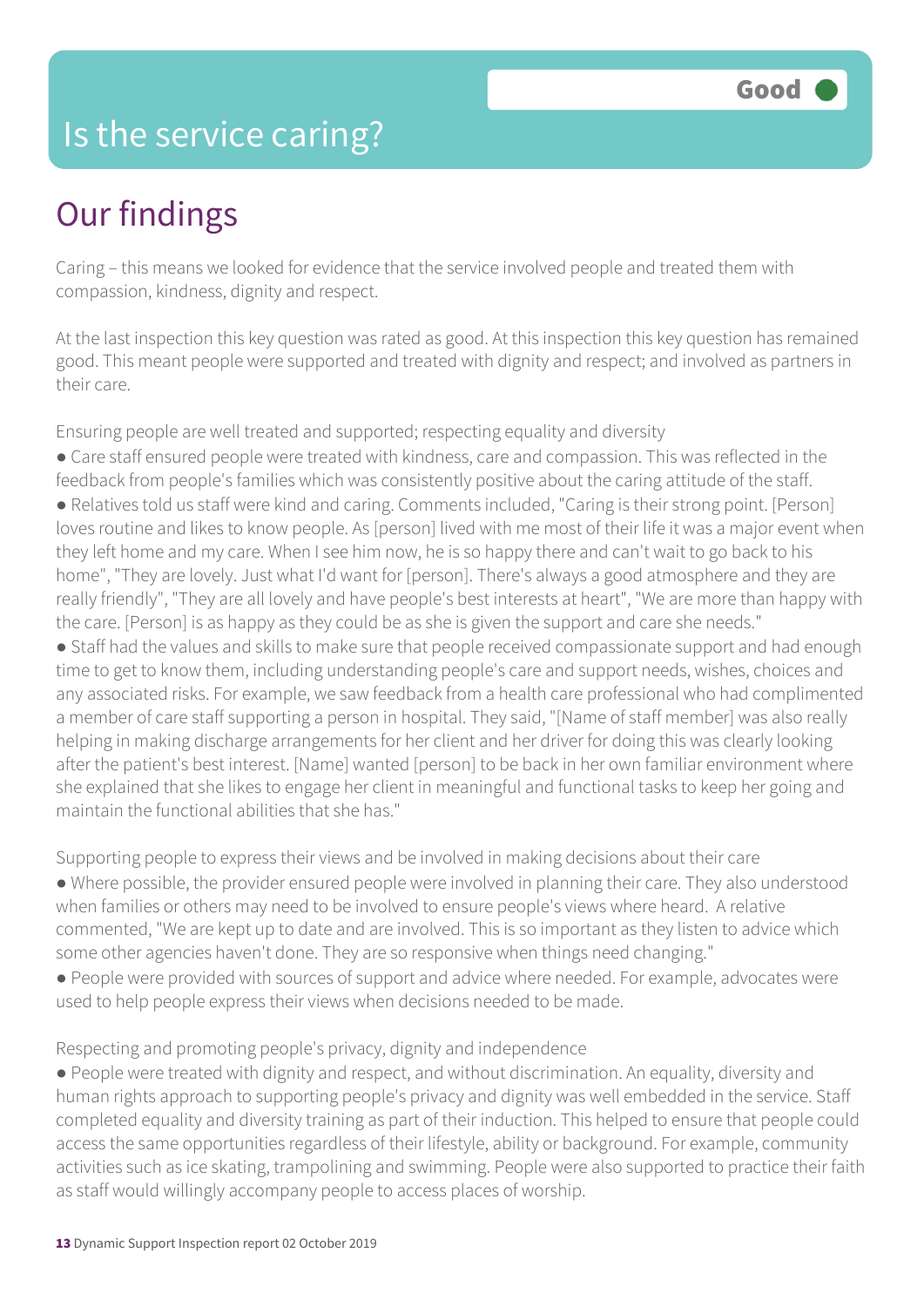● People were encouraged to be independent. We saw some good examples where people were being enabled with the support of staff to do things they could not before they had support from the service. A relative said, "[Person] loves shopping. They have encouraged him to become more independent. For example, they encourage him to do his laundry and help with the cooking."

● Staff told us how they ensured people's privacy was preserved when delivering personal care.

● People were supported to maintain and develop relationships with those close to them. People had free access to their family, friends and community. A relative commented, "Really good at keeping up family relationships. They support [person] to visit their [relative] twice a week and they play [activity] together and catch up. This is good for both of them."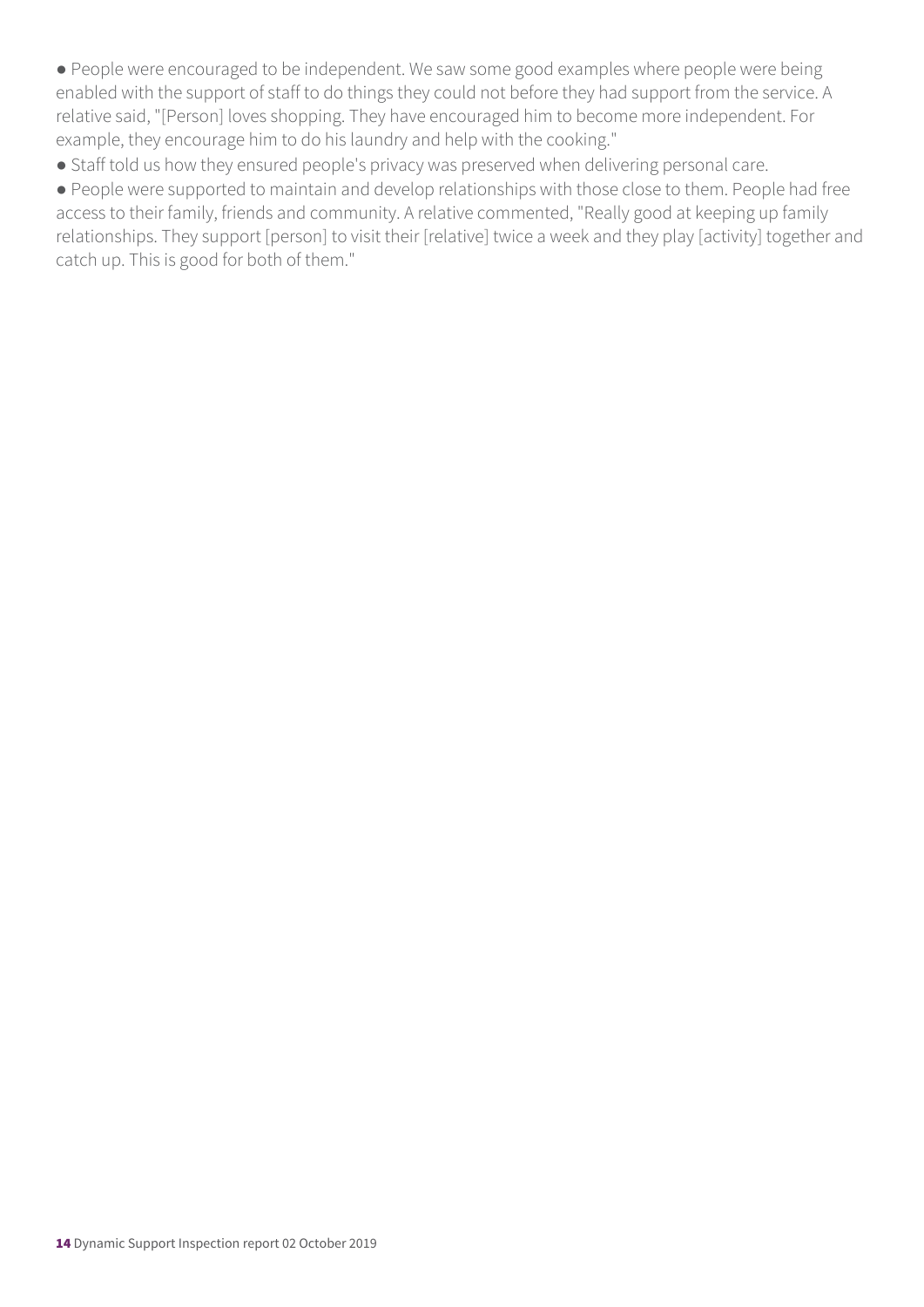### Is the service responsive?

# Our findings

Responsive – this means we looked for evidence that the service met people's needs.

At the last inspection this key question was rated as good. At this inspection this key question has remained good. This meant people's needs were met through good organisation and delivery.

Planning personalised care to ensure people have choice and control and to meet their needs and preferences

● People were encouraged to take an active lead in developing their care plans. Care plans were

personalised and gave staff clear instruction on how people liked their personal care to be provided.

● The registered manager made regular visits to people to give them an opportunity to discuss what was going well, or raise any concerns or changes required. Where a person lacked capacity to provide input on how their support was going, appointed persons, family members or advocates were involved in review meetings.

Meeting people's communication needs

Since 2016 onwards all organisations that provide publicly funded adult social care are legally required to follow the Accessible Information Standard (AIS). The standard was introduced to make sure people are given information in a way they can understand. The standard applies to all people with a disability, impairment or sensory loss and in some circumstances to their carers.

● AIS had been integrated into the service to assess, identify, record, meet and share people's communication needs. An example of this was an "easy read" version of the local safeguarding policy. AIS was used by the service to ensure people's communication needs were assessed and met. For example, one person received a hospital appointment on a normal letter and could not understand the letter. Staff supported the person to request that the letter was resent in an easy read format.

● Staff were trained to use sign language and used pictures, videos and intensive interaction to aid communication. The consistency of care provided by the same staff at all times helped to ensure people's communication was enhanced.

Supporting people to develop and maintain relationships to avoid social isolation; support to follow interests and to take part in activities that are socially and culturally relevant to them

- People were supported to strengthen social networks and take part in community events such as coffee mornings, shopping, trips to the seaside and shopping.
- Each person was supported in line with their care plans and encouraged to socially integrate in their communities. This engagement was reviewed daily to evidence that staff were promoting this. This contributed to enhanced outcomes for service users. The provider said they aimed to further develop activities to reflect everyday life not just leisure.
- Relatives told us people were having their preferences met. One relative said, "They tailor his needs in considering what he may like to do and can tolerate. There are times when he wants to be out and about and times he wants to lounge around, and they respect this."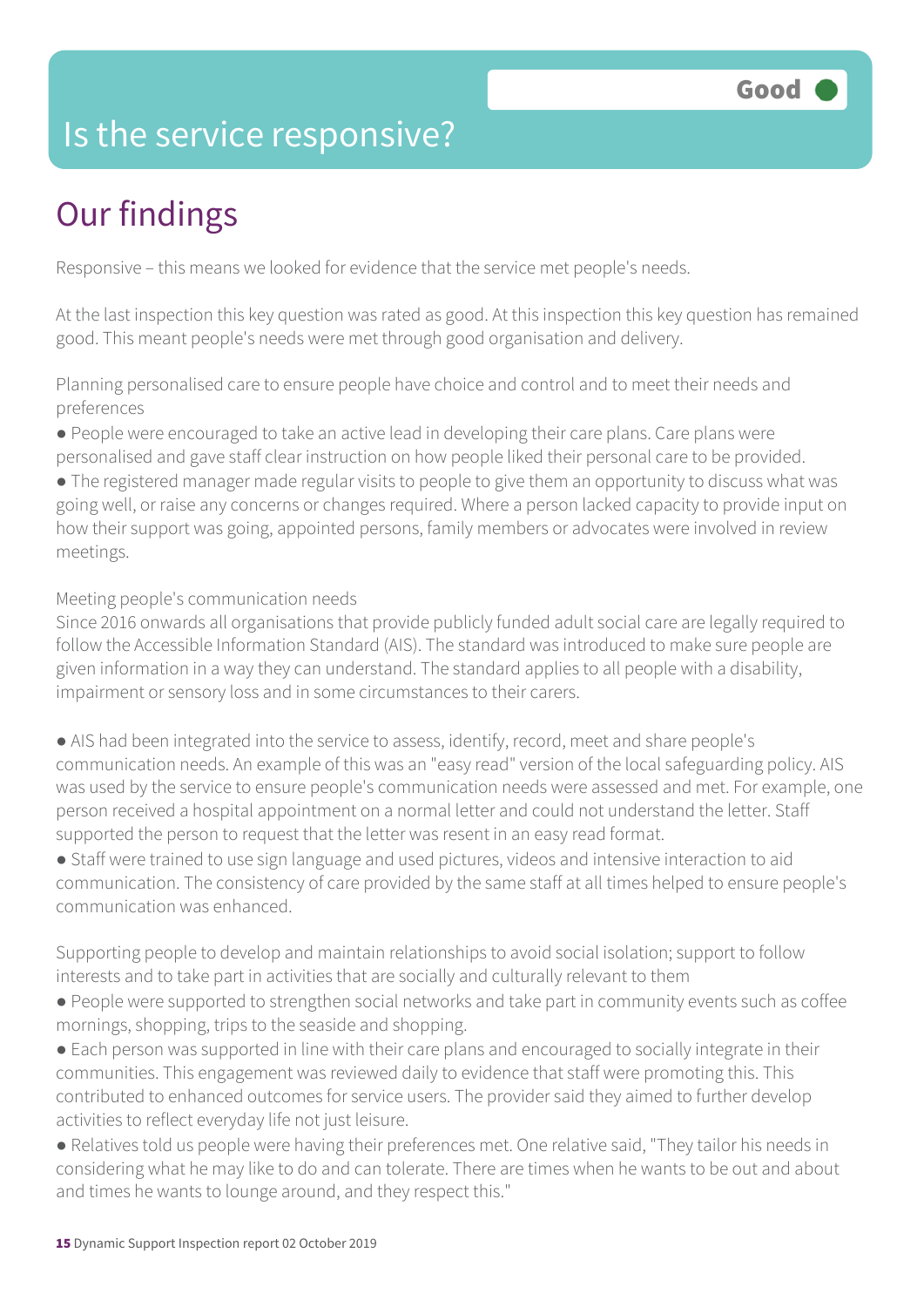Improving care quality in response to complaints or concerns

- The service had a complaints procedure that was being adhered to.
- Complaints were fully investigated. Only one complaint had been received over the past year and it had been dealt with in line with procedures.
- Relatives told us they had not felt the need to complain but were confident, that if they did, the registered manager would respond appropriately. One said, "Never had to make a complaint. I've got [registered manager's] number and she is always encouraging us to make contact if any concerns."

#### End of life care and support

- Nobody was receiving end of life care at the time of the inspection, but the service had previously supported people towards the end of their life. The service had recently supported a person who had been described as needing end of life care. However, the input from the service meant they improved and no longer required end of life care and had a new lease of life.
- Some conversations had taken place and preferences were recorded for those people who had wanted to discuss end of life care.
- Some staff had received end of life care training.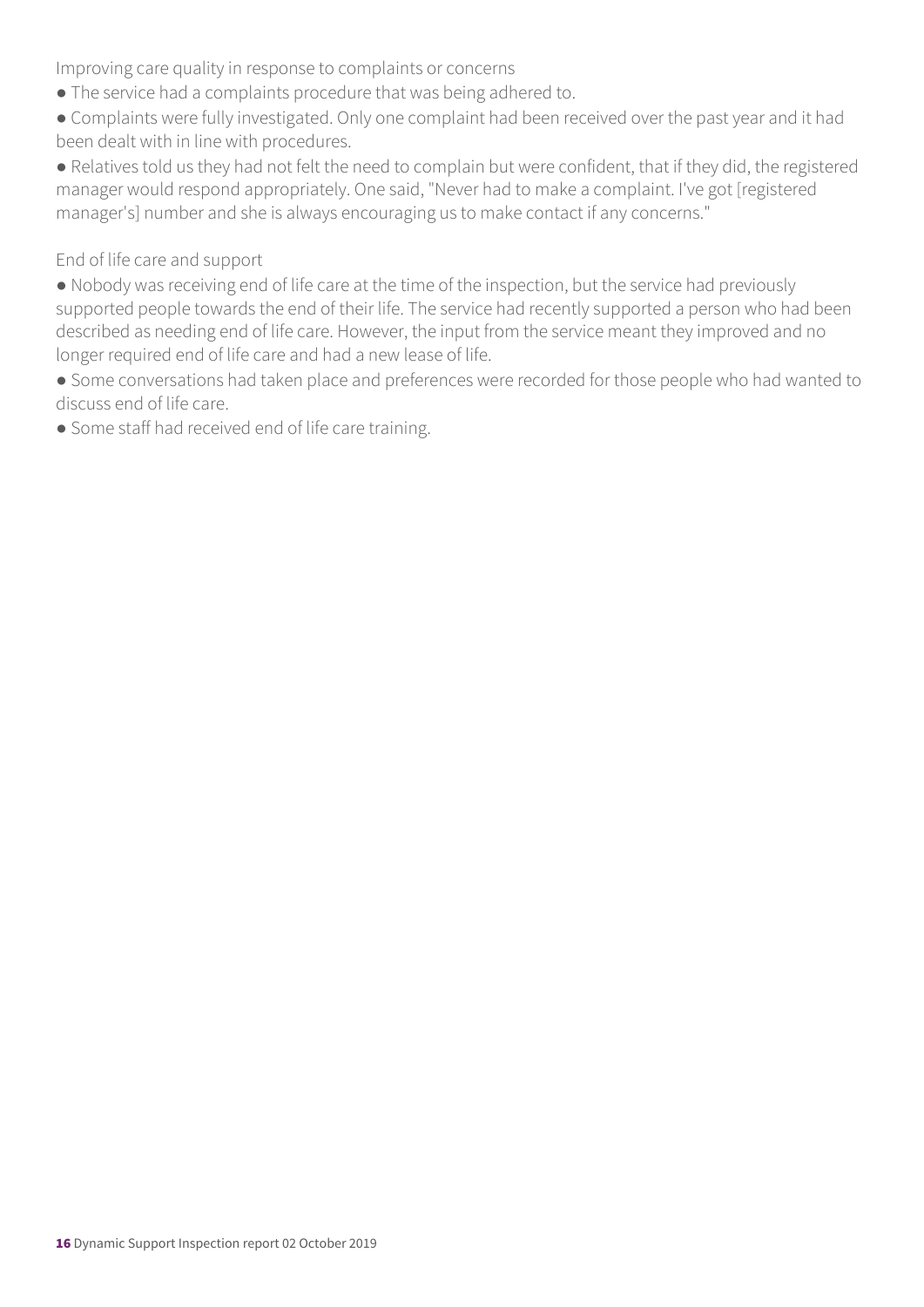### Is the service well-led?

## Our findings

Well-Led – this means we looked for evidence that service leadership, management and governance assured high-quality, person-centred care; supported learning and innovation; and promoted an open, fair culture.

At the last inspection this key question was rated as requires improvement. At this inspection this key question has now improved to good. This meant the service was consistently managed and well-led. Leaders and the culture they created promoted high-quality, person-centred care.

Managers and staff being clear about their roles, and understanding quality performance, risks and regulatory requirements

At our last inspection we recommended the provider followed best practice guidance in relation to quality assurance of the service. The provider had made improvements.

- There was an effective overview of the quality of the service. This was supported through measures such as audits in areas of medicines, recording and documentation of people's records. In addition, unannounced observations took place where staff were delivering care.
- The registered manager had a good understanding of regulatory requirements. They kept updated by receiving updates from bodies such as the CQC and NICE.
- There was a clear system of delegation and staff understood what their roles entailed.

Promoting a positive culture that is person-centred, open, inclusive and empowering, which achieves good outcomes for people

● The provider of Dynamic Support had a clear vision to promote dignity and equality and diversity. The provider told us, their ethos was to have, "Consistency, build a relationship and achieve good outcomes. This was underlined by written mission statements, core values and an emphasis on staff to adhere to these values.

● We received consistent positive feedback about how the service was managed. Comments from relatives included, "[Registered manager] is fantastic. She regularly visits people including [person]. Often just pops round. She keeps staff too and that tells you something. Always the same staff which is needed as my [relative] is very complex. She is a very good boss"; "Very good. Service is excellent. Not got a bad word to say about them. They understand [person] and communication is excellent" and "[Registered manager] is fabulous. Everything is done how we like it. We go and visit each week and when we return we feel so happy."

Staff felt supported in their roles. We heard positive comments about the management of the service including, "She is always happy to help at the time. Very approachable anytime" and "Very good, she is always there to support."

- We saw at this inspection that the service had a strong focus on people and supported them to achieve positive health outcomes and their goals.
- Staff said they felt supported and could always approach the registered manager for guidance.